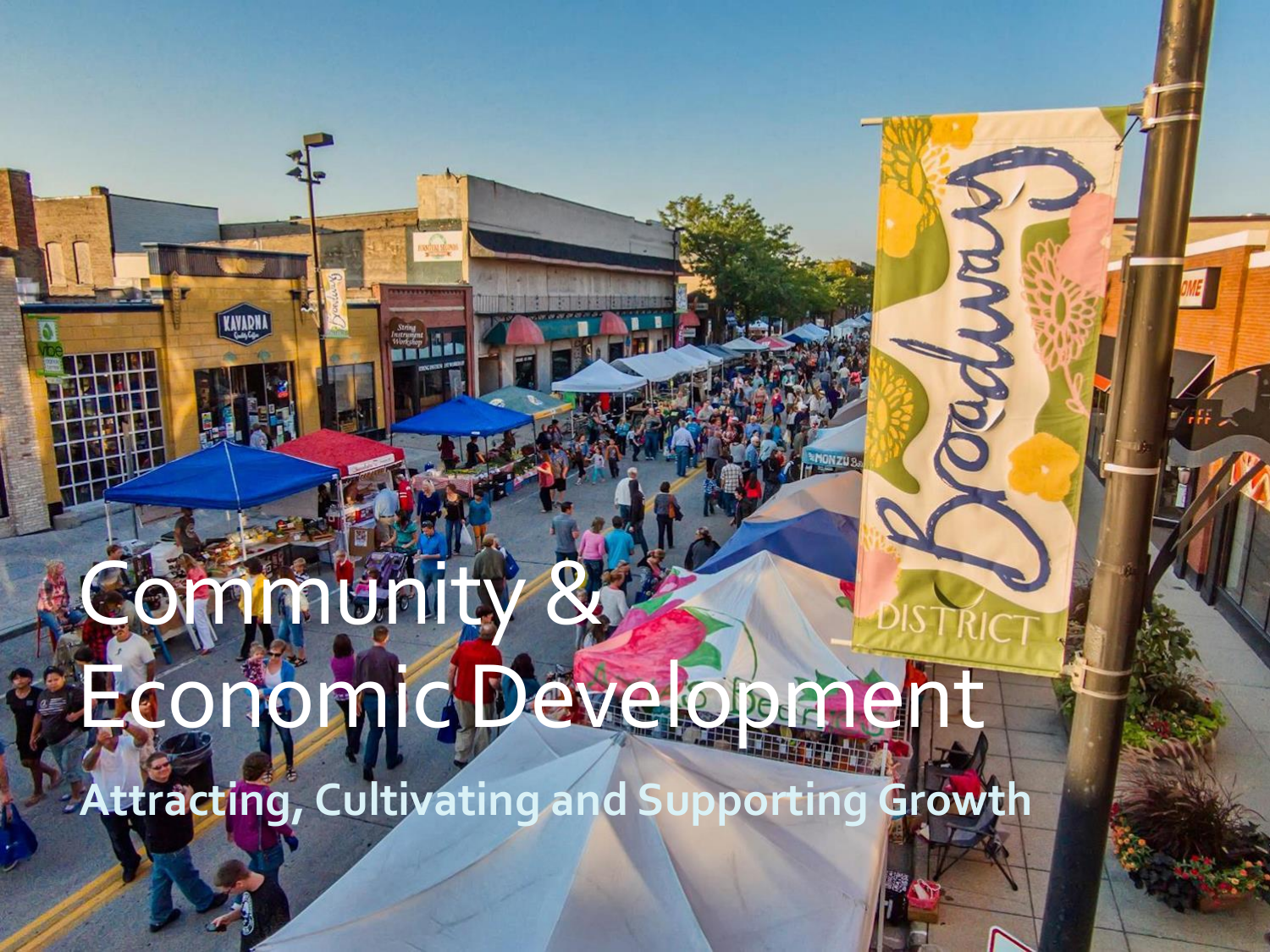

Economic Development Past, Present & Future

## Agenda



### Trends Impacting Success



### Public & Private Sector Roles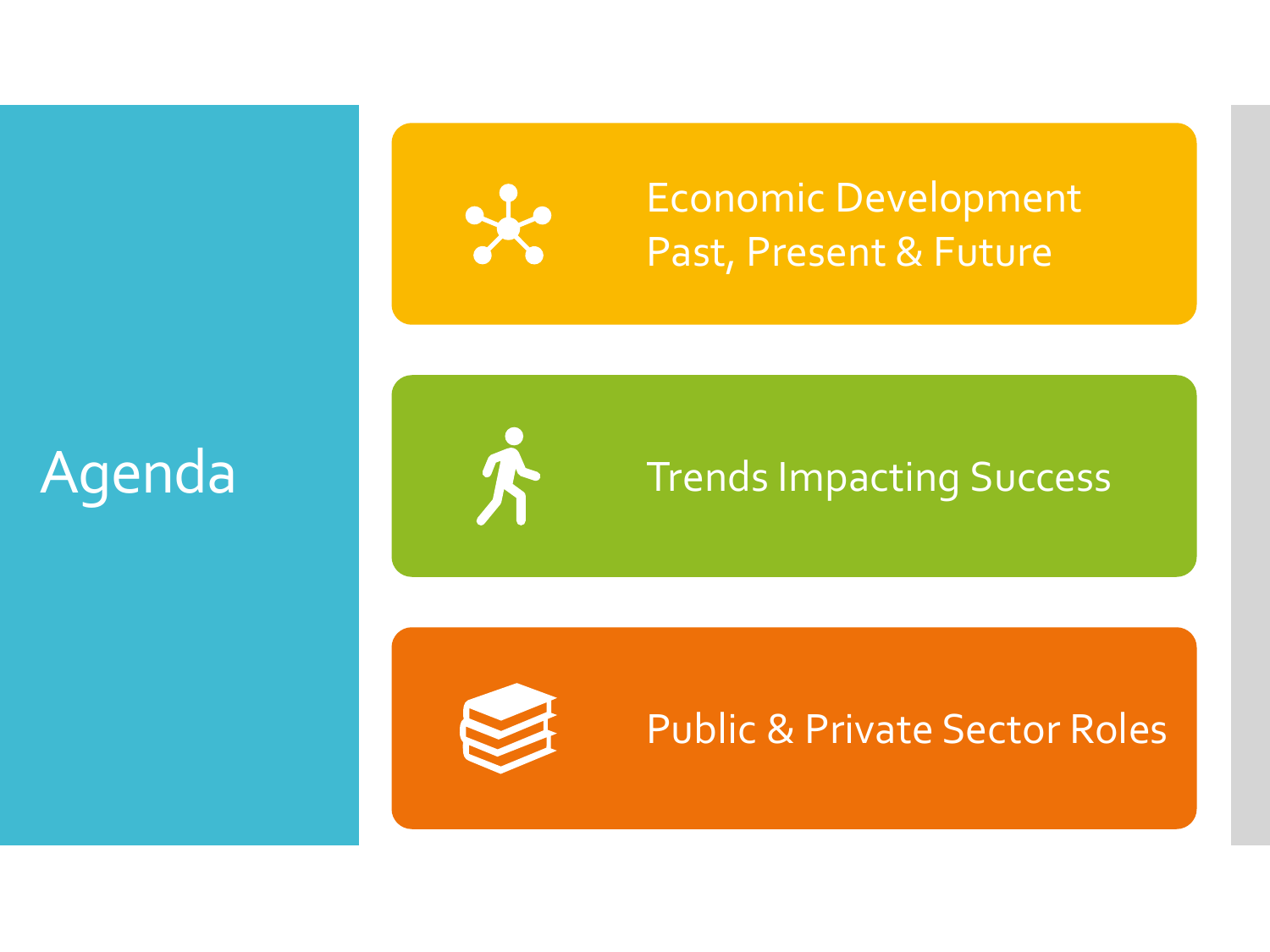## Economic Development Past Present & Future

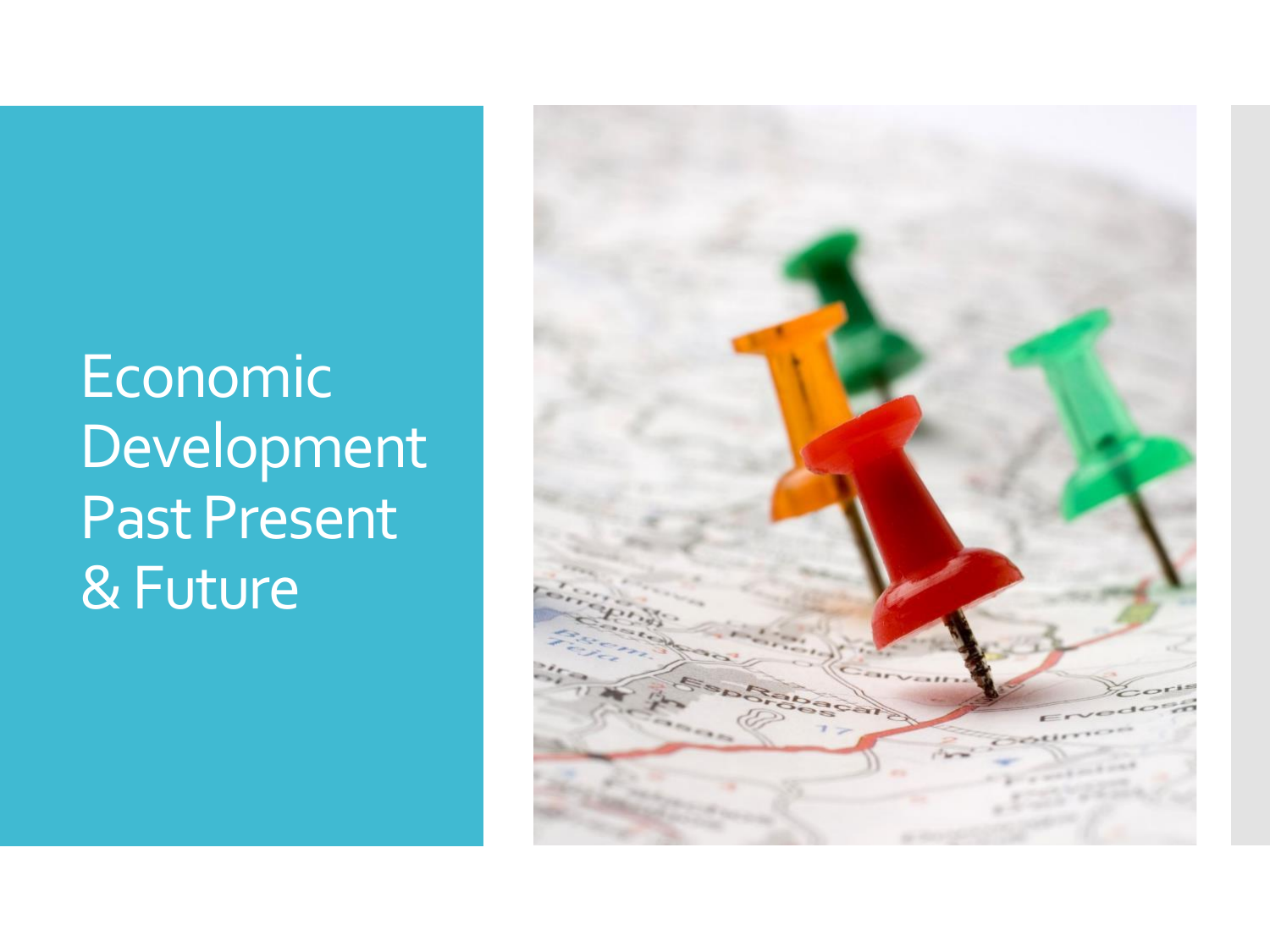History of Economic Development History of how we have approached economic growth and development at the local/regional level.

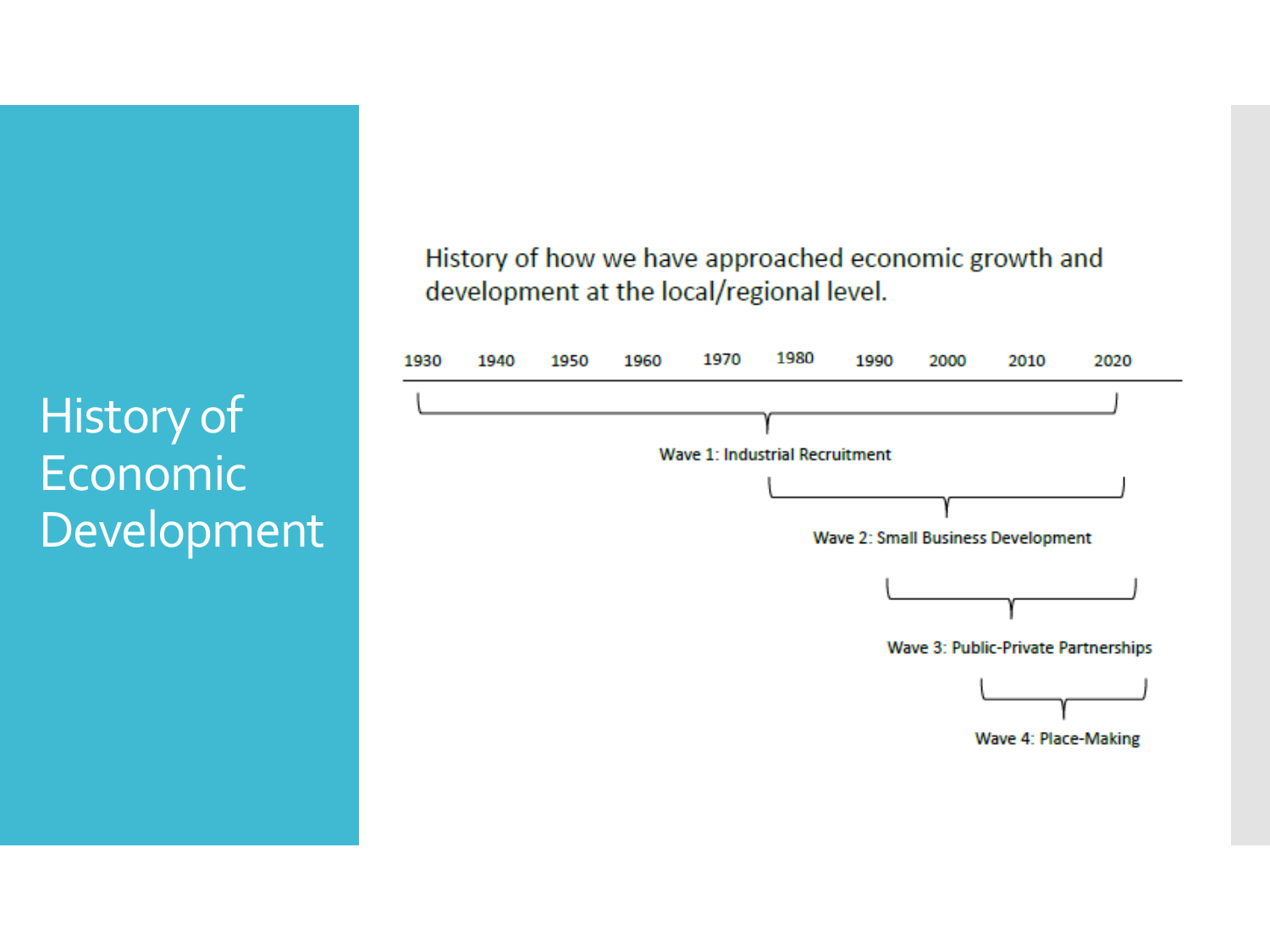**Industry** Recruitment: First Wave

- Focus on manufacturing, natural resources
- Positive business climate required:
	- Cheap land
	- Cheap labor
	- Limited regulation
	- Limited taxation
- Start of the battle between states/cities for projects
	- Great depression era programs (1933) supported competition for dollars



centers on Massociant's program to be cure on equitable bolonce of ogniculture with moletry. Business leaders already are nquiring as to pregness and results.

New is The Asses Value of missuifactured products UP ST per cer-Number of industrial workers LP 33 per cent

\* Industrial payalls UP 46 per cent WAND-36 new maps industries have located in<br>Adaptaign within the post six manifes.

And Here Are The Resurs

RANGEROPPI abouted to natural experiment-stage states;<br>matural gas, allundard water payables, we finally, force speakers producing body sweet.

A MOTOR PRINT SALE & SR.E per sent motive SOP. ustSSSARH has another way buyerstoon for the featureing.<br>at agreement with indicity.



in application with the contract state of the contract of the second later, in process FAO and<br>the contract of the contract of the contract of the contract of the<br>second contract of the contract of the contract of the con WANTEDOWN also and more after brandy cooparation and

assistance to sport industries senting non-locations at<br>any to expend project facilities.

MISSISSIPPI INDUSTRIAL COMMISSION went or this shown or AAANNA MILLERN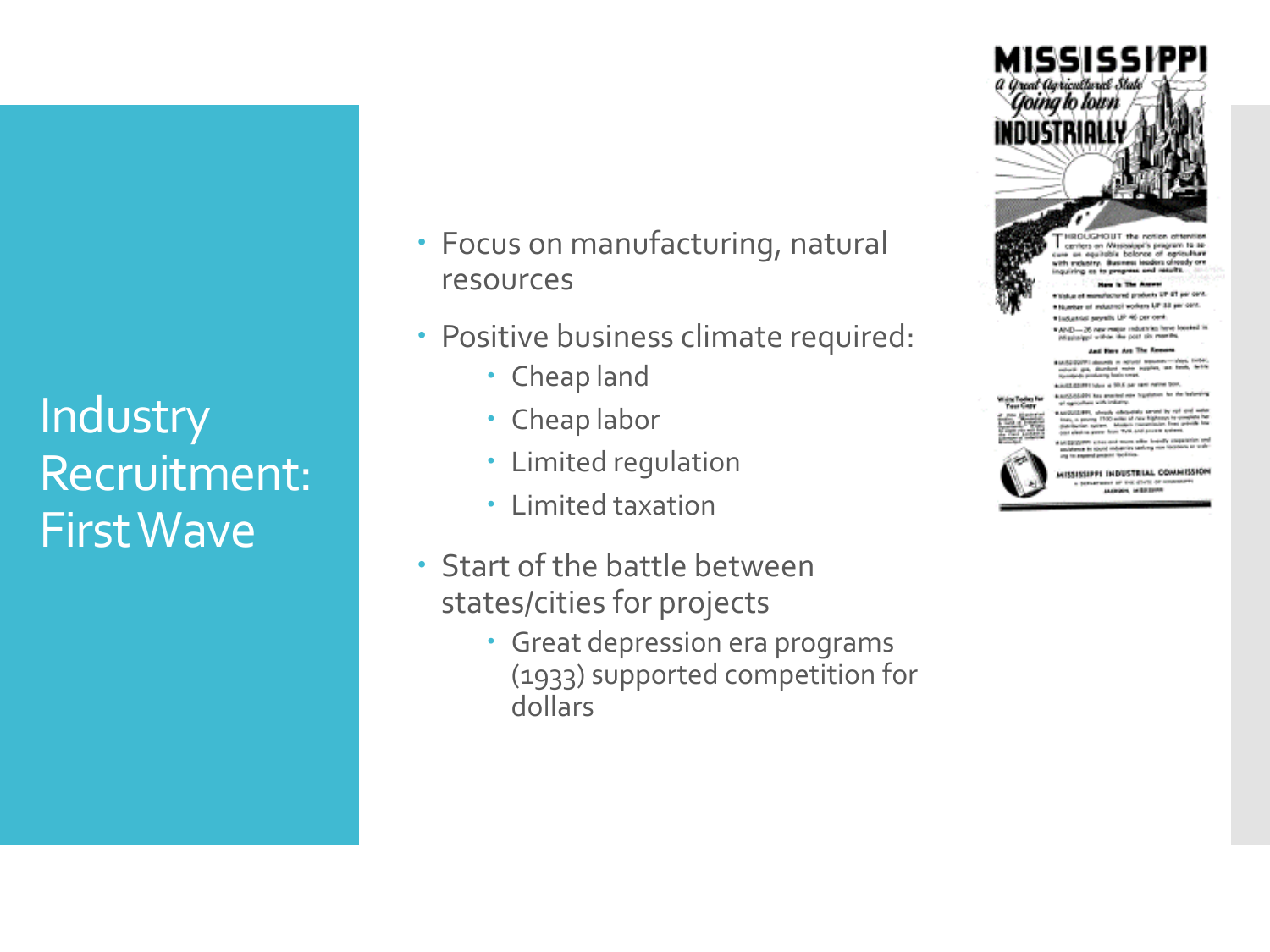Business Retention & Expansion: Second **Wave** 

- Focus on job growth from existing businesses (80/20 rule)
- Effort to be proactive rather than reactive
- Understanding local advantages/challenges and planning accordingly.
- Supports entrepreneurial development and recruitment in competitive sectors/areas.

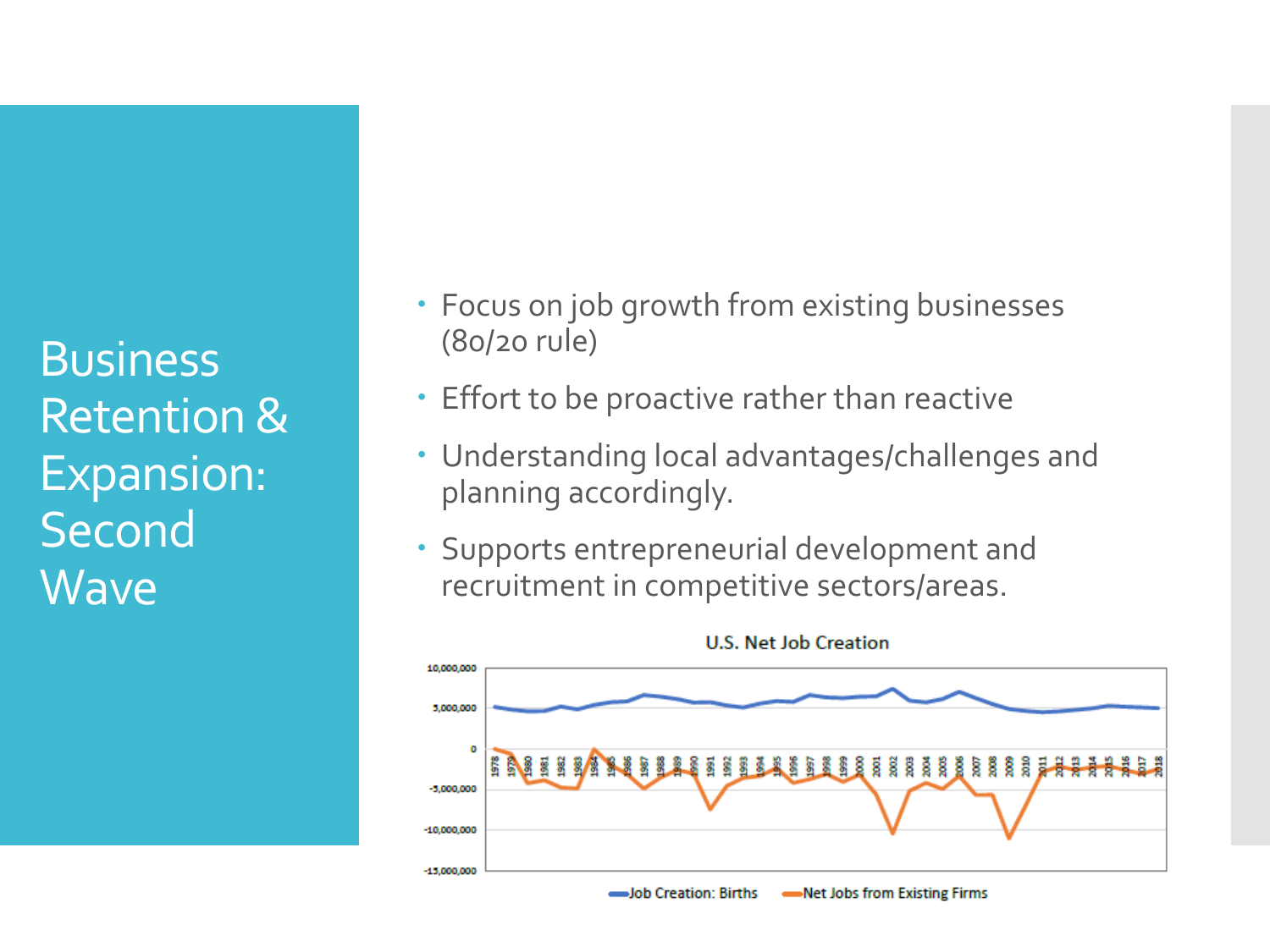**Cluster** Development: 3<sup>rd</sup> Wave

- Focus on clusters of businesses which maximize local resources and share talent.
- Promote networking and public-private partnerships for research & development.
- Looks toward future growth areas rather than past success.
- Emphasis on public/private partnerships rather than direct incentives



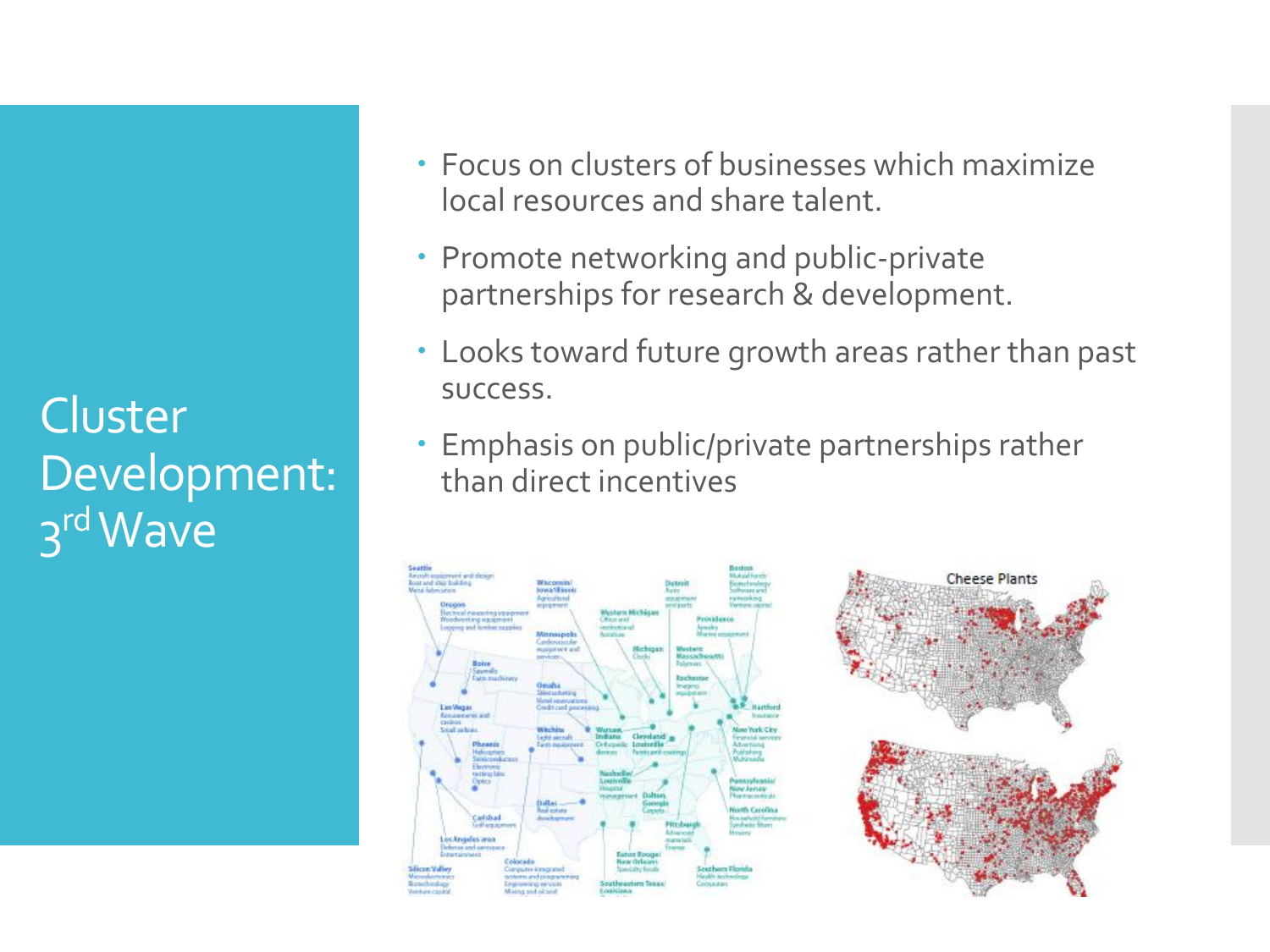**Community** Development: 4<sup>th</sup> wave

- Focus on talent and labor attraction & retention
- Recognition that people can make location decisions separate from careers
	- Remote work, entrepreneurship
- Focus on quality of life and engagement with community.
	- Public wifi/high speed broadband, volunteerism, education, networking/mentorship, welcoming community, recreation, parks, libraries, safety, arts & culture, vibrant downtown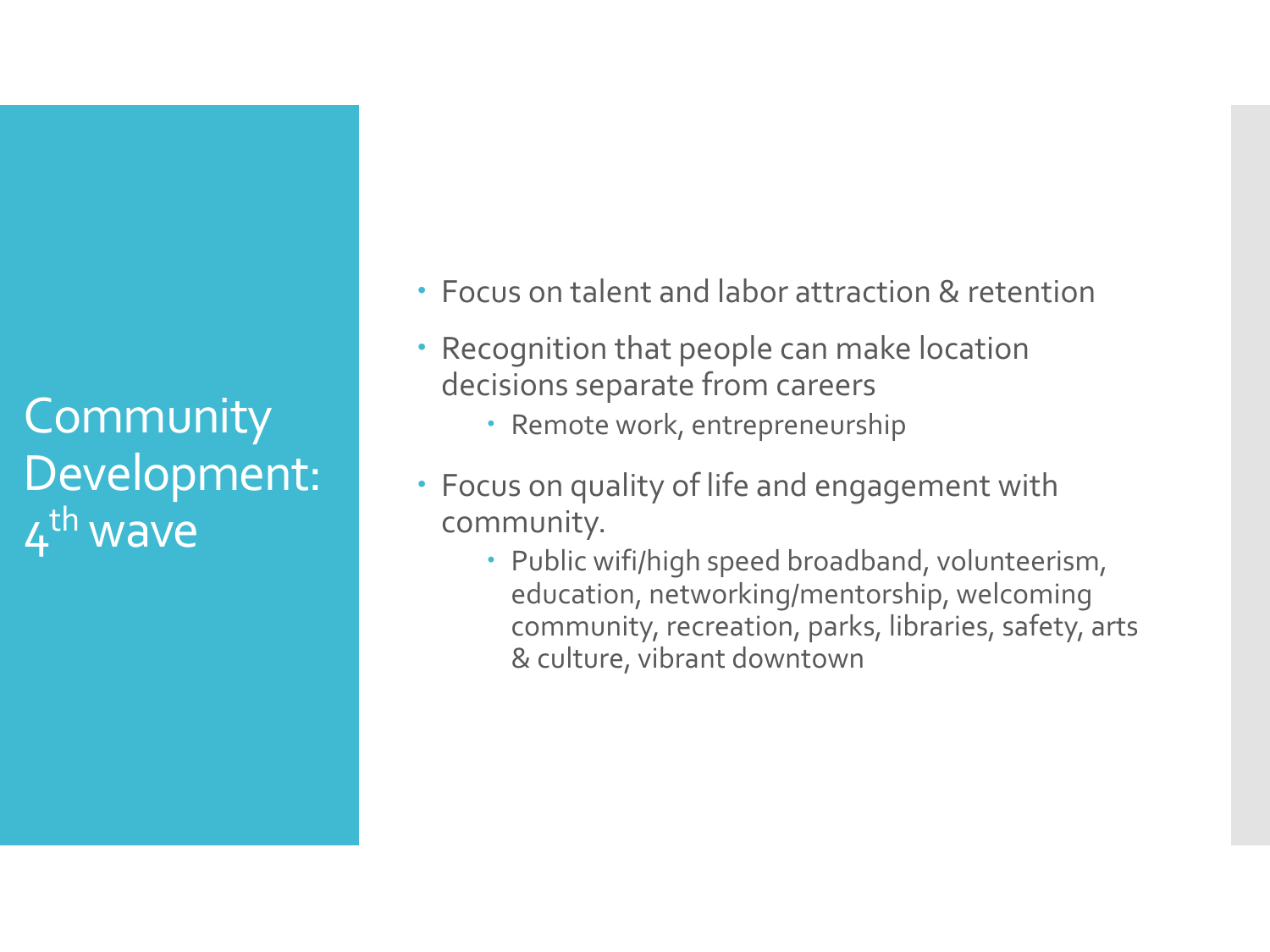**Trends** Impacting Success

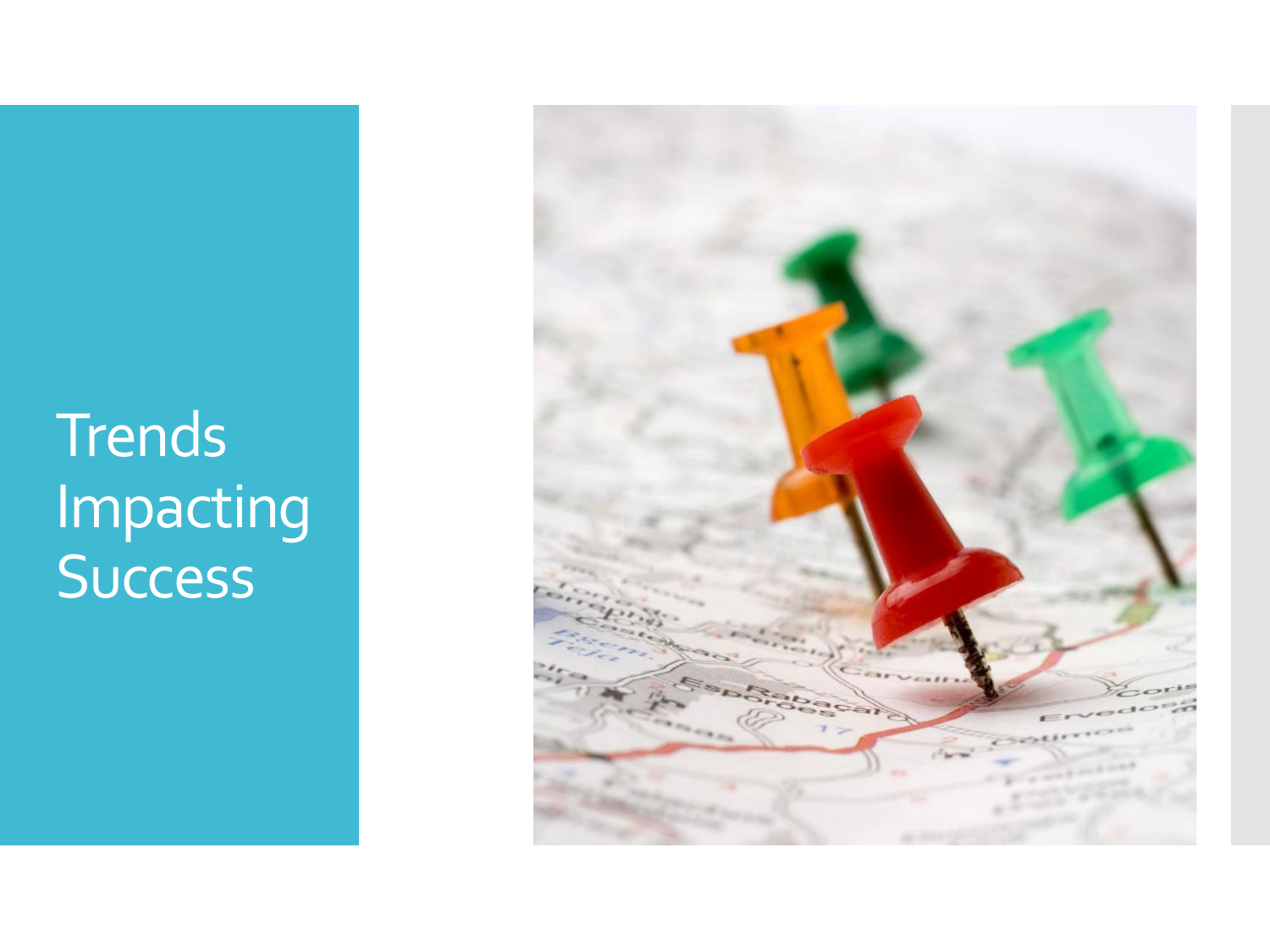**Shifting** Decision **Making** 

Corporate Decision Making

- 1) Resource-Driven (raw materials/shipping)
- 2) Regulatory-Driven (cost of doing business)
- 3) Labor-Driven (population numbers)
- 4) Cluster/Knowledge Driven (partner companies, research institutions)
- 5) Employee Retention Driven (where we can recruit/retain long-term)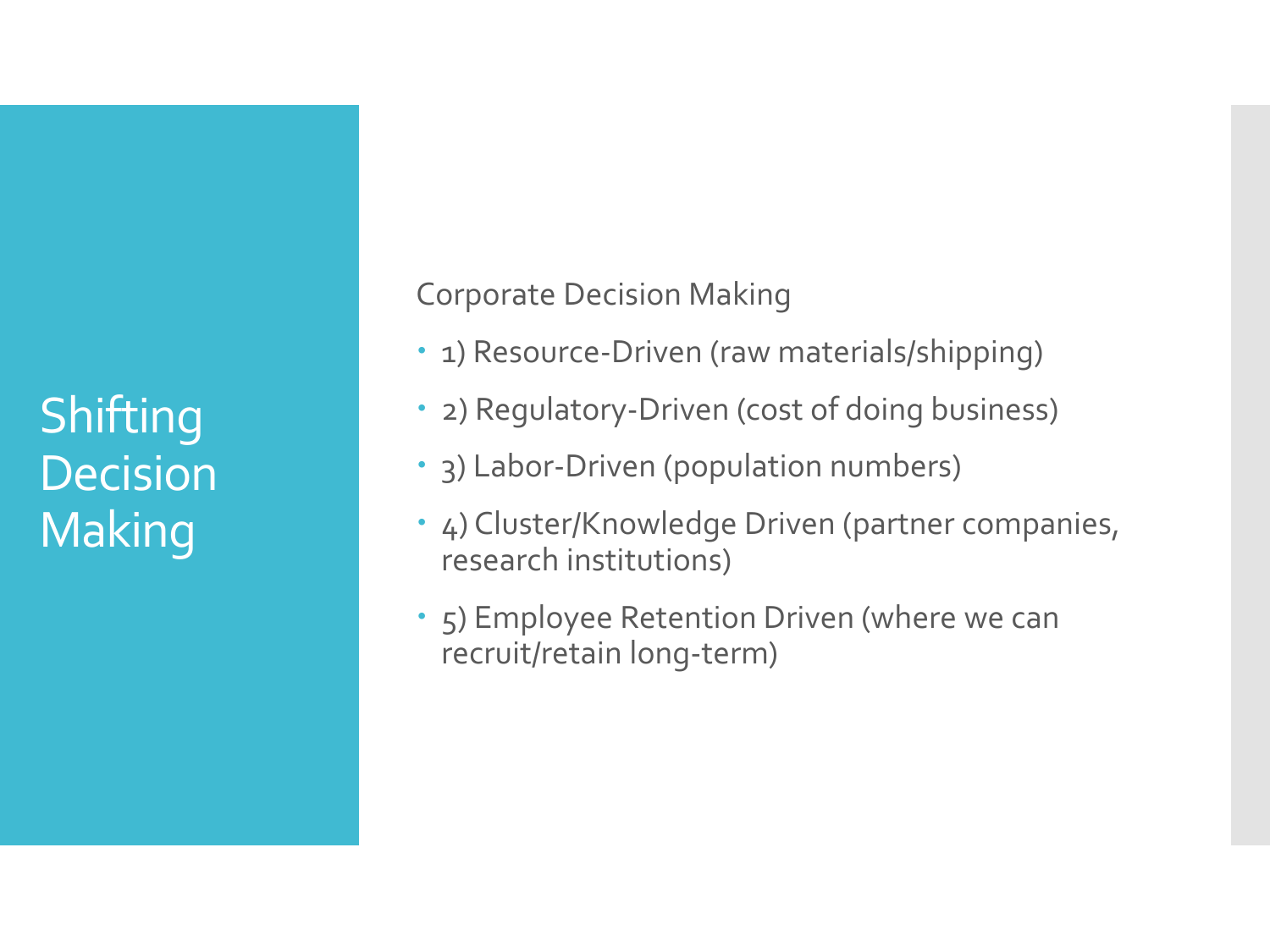Economic **Trends** Supporting **Shift** 

- Digital economy 17% of economy but only 5% in rural places
- Community development supports people and ideas as well as businesses.
- Spending power: Locally owned businesses, nonlocal businesses, residents that also work in town, resident commuters, non-resident workers, visitors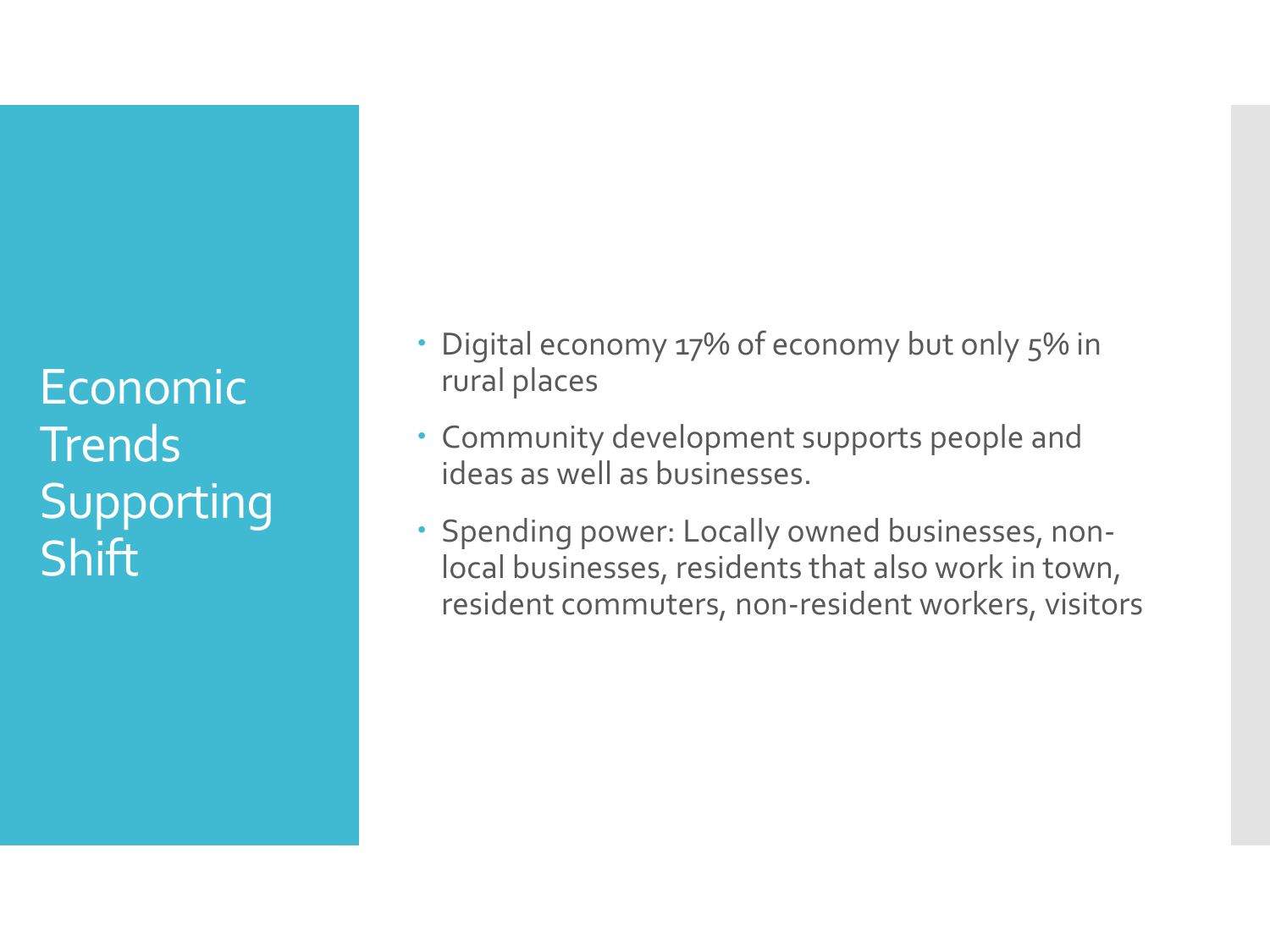## Long Term Commitment

#### **Startup Phase**

- 68% positive business growth
- Average leverage: \$6:\$1
- Average 500 hours volunteer time

#### **Growth Phase**

- 85% positive business growth
- Average leverage: \$16:\$1
- Average 1,000 hours volunteer time

#### **Sustain Phase**

- 85% positive job growth
- Average leverage: \$23:\$1
- Average 1,500 hours volunteer time

**Years 5-10+: Economic Change**

**Years 1-3: Startup and Planning**

**Years 4-5: Gaining Traction**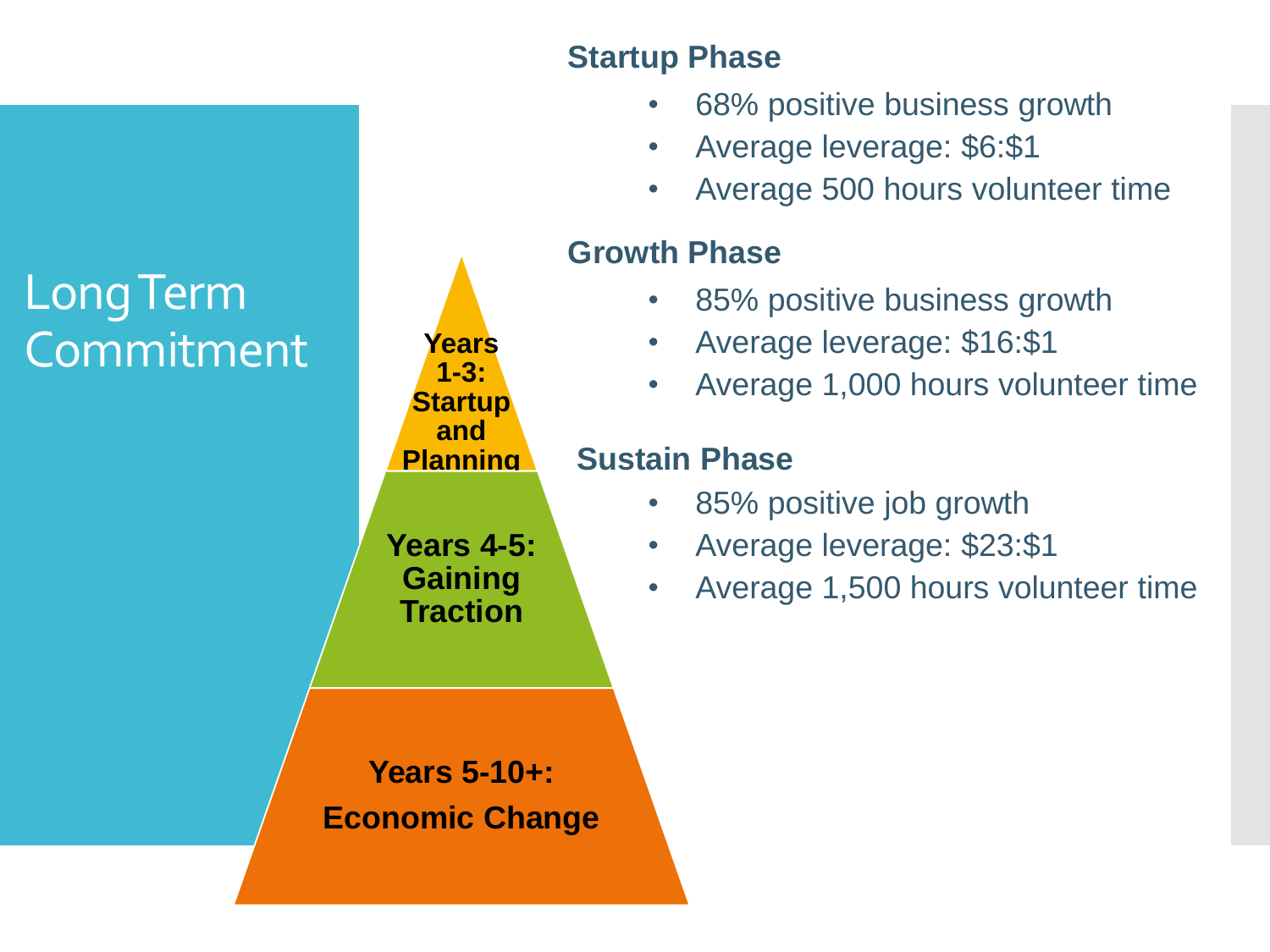Public & Private Sector Roles

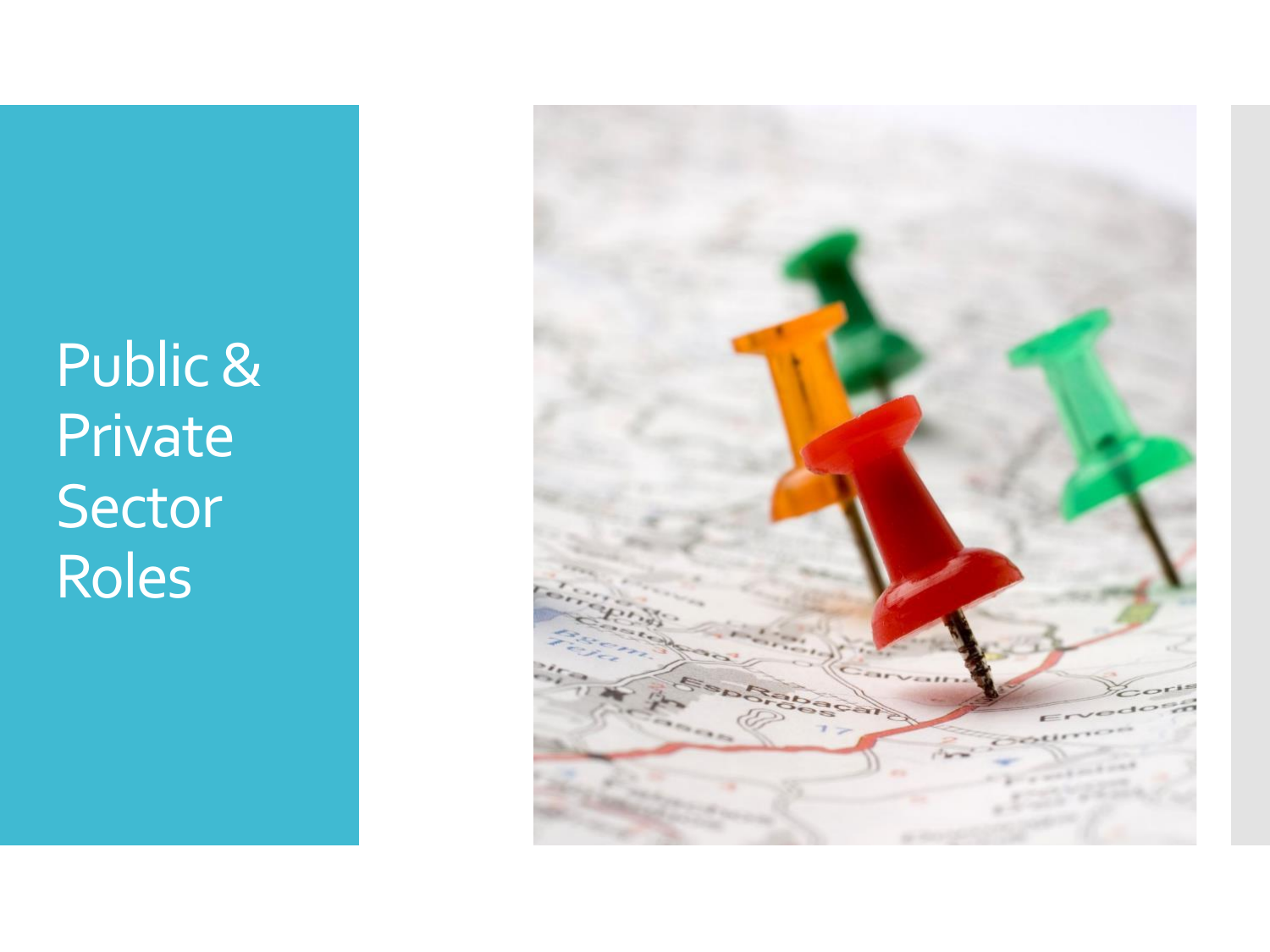## Example Initiatives



- 
- Education & Training
- Mentorship/Networking
- 



Business Recruitment

**Business Recruitment** 

- Available property information
- Communicate opportunities
- Demonstrate support
- Provide relevant market data
- Municipal Liaison



Entrepreneurial Development

Entrepreneurial Development

- Create a path to permanence
- Startup Guide
- Networking or **Coworking** opportunities

**Business Retention** Business Retention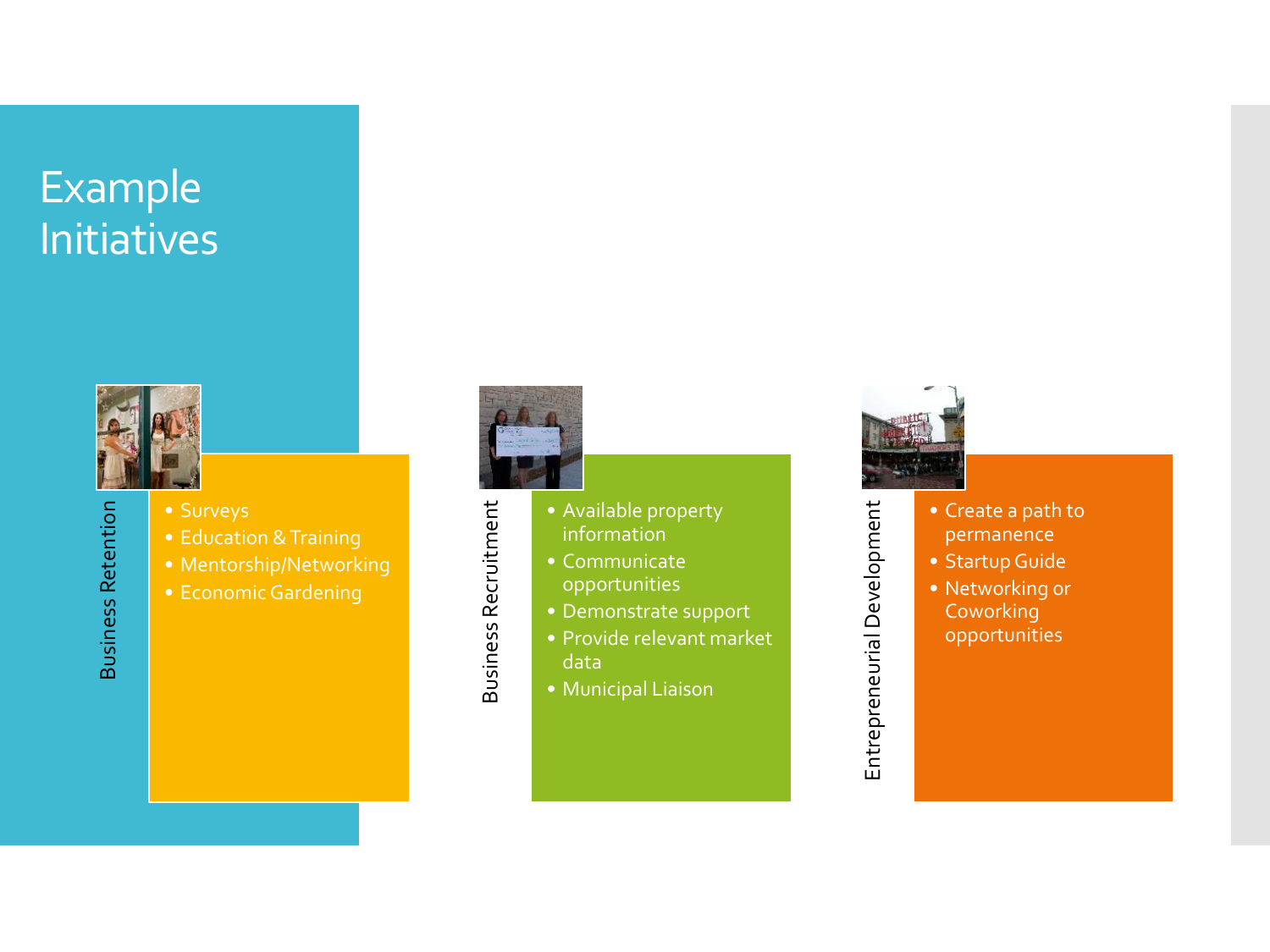## Main Street Four Point Model

**Civic**  (Organization)

**Bring the community together to build consensus & a common vision, assemble resources, and lead revitalization**

#### **Physical**  (Design)

**Improves the district's physical elements, while preserving the community's authentic character & sense of space**

#### **Economic**  (Econ/Vitality)

**Strengthens & diversifies the local economy supporting existing base, entrepreneurship, and appropriate development**



**Positions district as the center of activity, culture, commerce, and community life, market its assets, and positive image**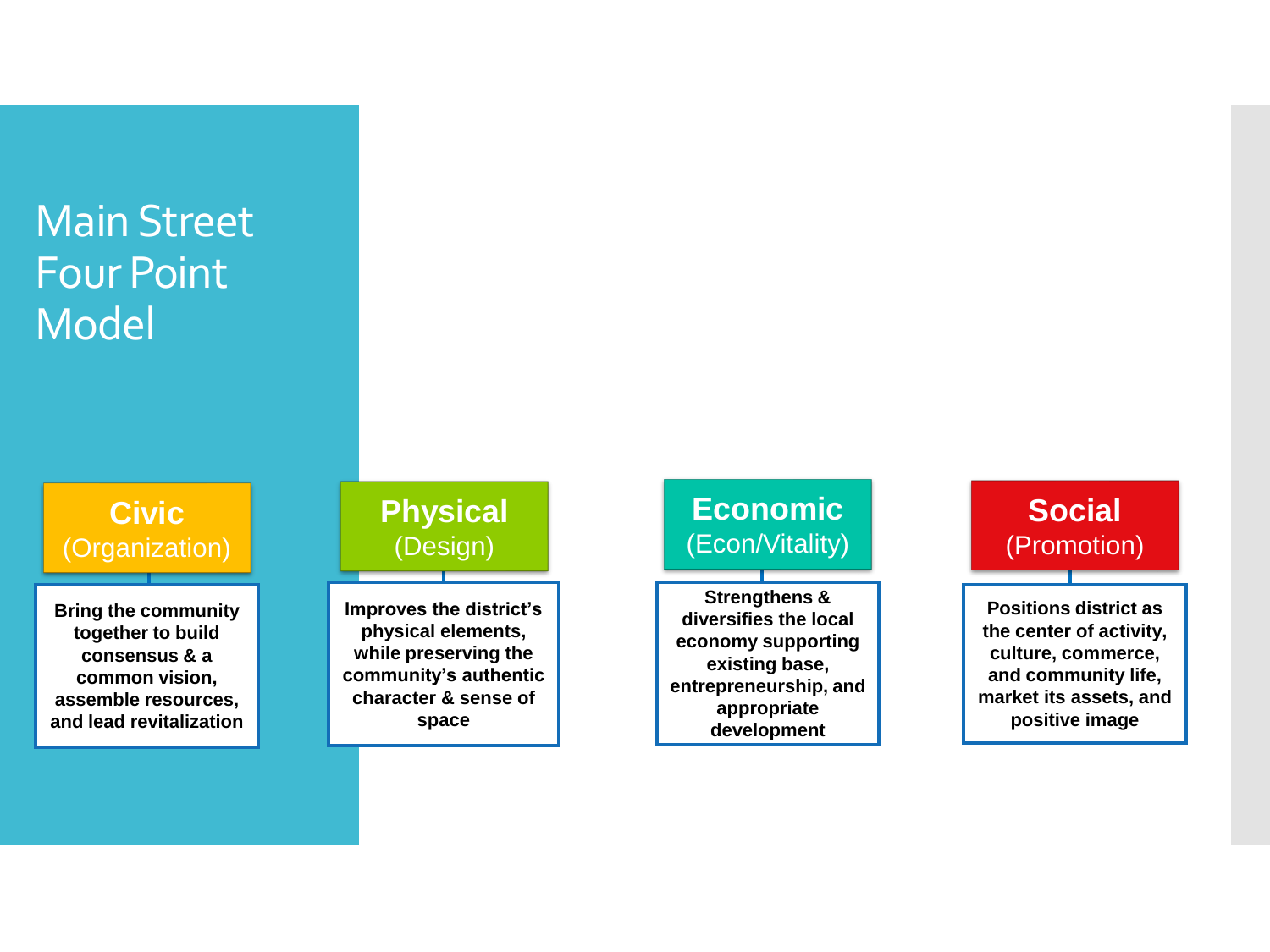Tools in the Toolbox – Everyone Has a Role

|                                          | <b>Government &amp;</b><br><b>Community Partners</b>                                                                      | <b>Regional Economic</b><br><b>Development</b>                                                                                                                                         |  |
|------------------------------------------|---------------------------------------------------------------------------------------------------------------------------|----------------------------------------------------------------------------------------------------------------------------------------------------------------------------------------|--|
| <b>Recruiting Employers</b>              | Establish & maintain<br>business parks,<br>Ensure infrastructure<br>capacity                                              | Market sites<br>$\Box$<br>Network with<br>$\blacksquare$<br>state/regional<br>partners and site<br>selectors<br>Coordinate with<br>utilities and<br>transportation<br>Respond to leads |  |
| Retaining & growing<br><b>Businesses</b> | - Participate in retention<br>surveys<br>- Regulation/Ordinance<br>review & update                                        | - Lead retention surveys<br><b>Business</b><br>networking, referral<br>and clusters<br><b>Economic Gardening</b>                                                                       |  |
| Entrepreneurial<br>Development           | Create low cost or<br>small spaces<br>Engage residents<br>and small businesses                                            | - Connect with high<br>growth companies                                                                                                                                                |  |
| <b>Community Resource</b><br>Development | - Create TIF capacity<br>where needed<br>- Supportive zoning,<br>processes<br>- Available lots, help<br>assembling infill | Help identify and define<br>needs                                                                                                                                                      |  |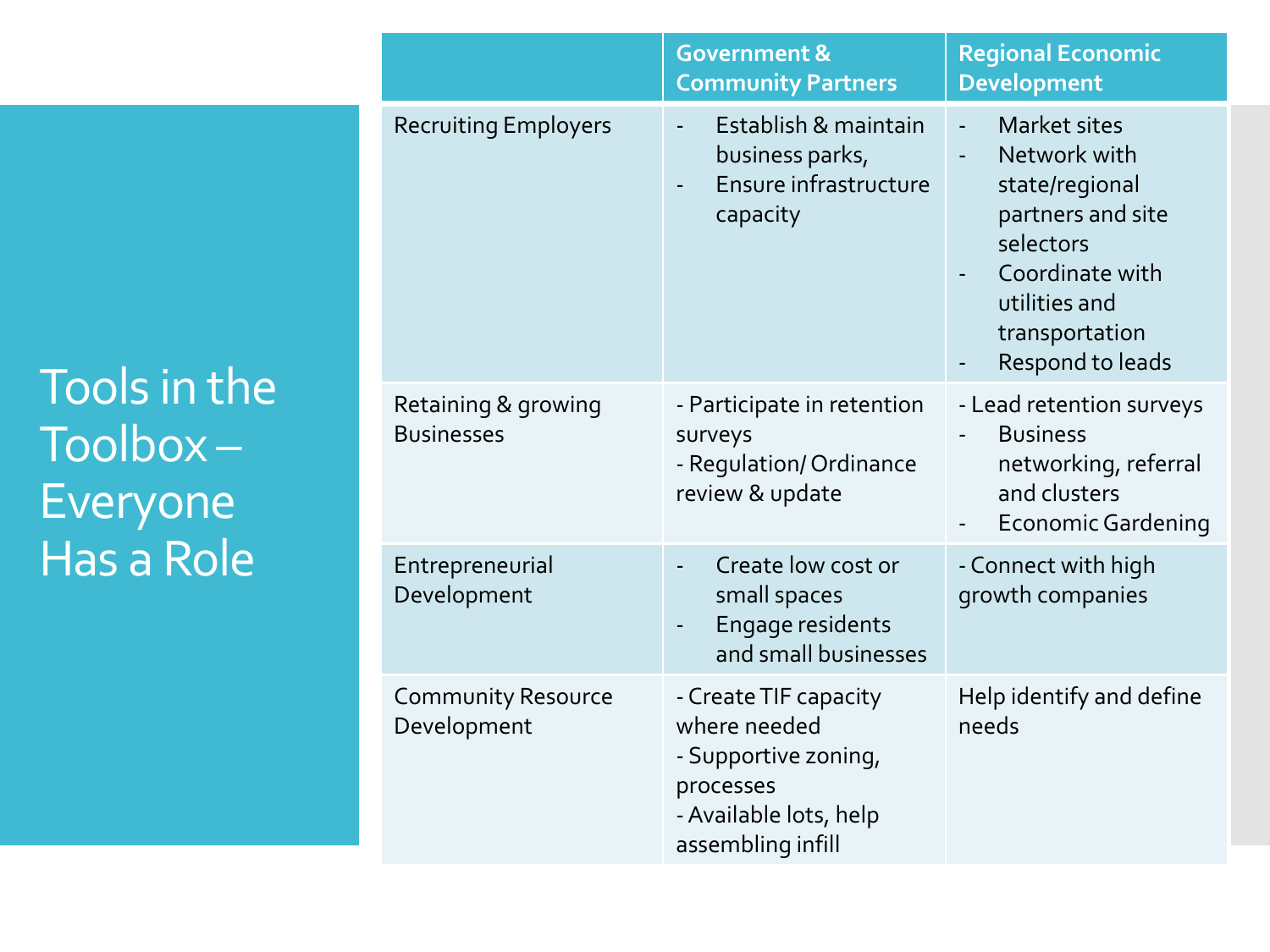## Team Approach

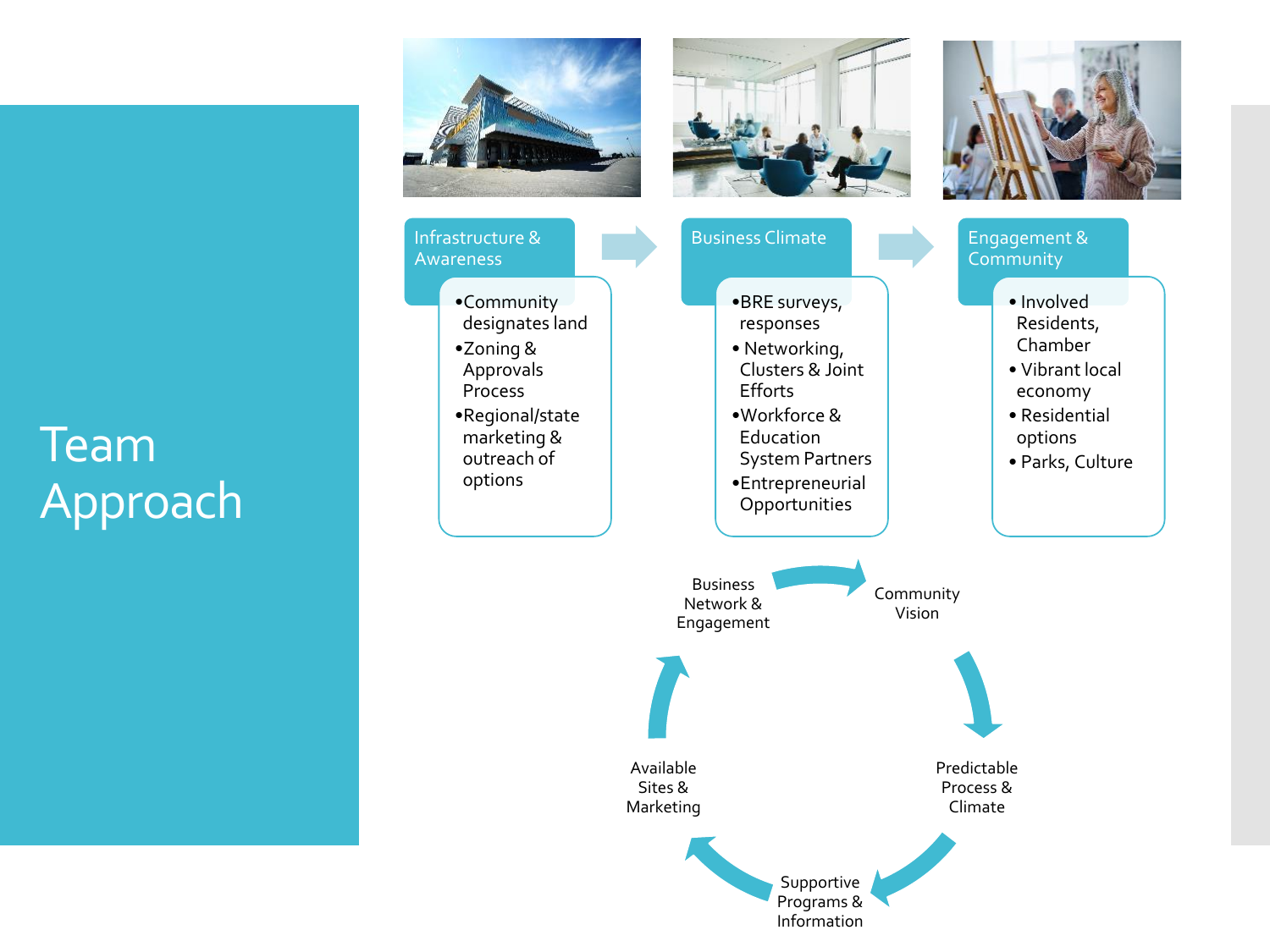## Why **Community** Investment

- Downtowns/existing districts are often the largest economic engine in the City.
	- Downtown residents spend 200% more at walking distance businesses.
	- The average downtown HH spends \$9,000/year in local goods/services.
	- Filled upper units allow landlords to accept higher risk (i.e. local, retail, restaurant) tenants on the ground floor.
	- Wisconsin average downtown market share:

| Land<br>Area | Value    Rooms |     | Property Hotel Businesses Restaurant Retail | Spending Spending Units |     | Residential |
|--------------|----------------|-----|---------------------------------------------|-------------------------|-----|-------------|
| 2%           | 6%             | 27% | 16%                                         | 21%                     | 14% | 12%         |

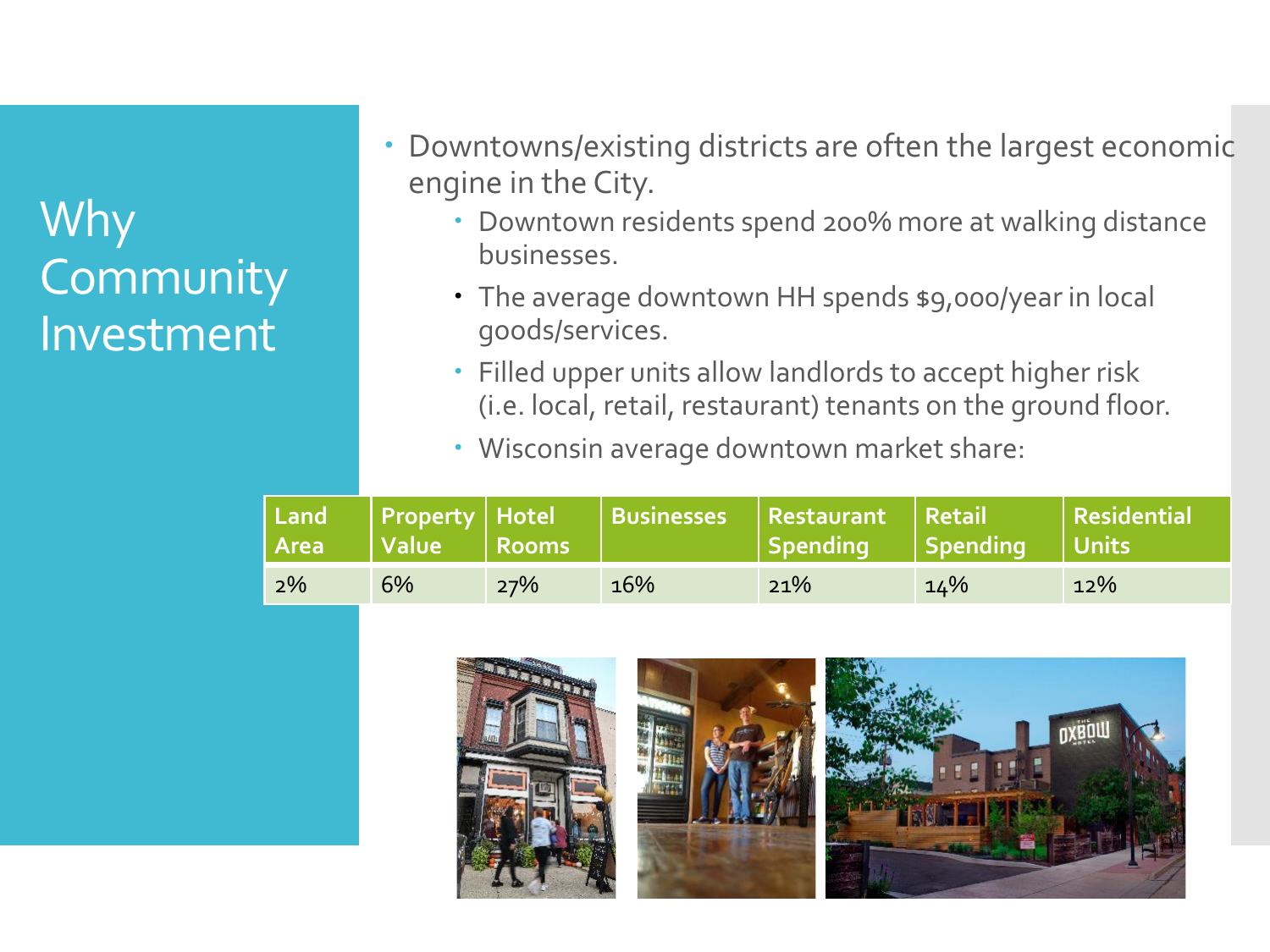Example Project: Oxbow Hotel

- Renovation of blighted 30-room hotel/rooming house into boutique hotel/music venue (first downtown hotel)
- $\cdot$  \$4.1 million
- \$500,000 state grant
- \$250,000 City loan (0%, 10-year term)
- \$60,000 Regional Business Fund Façade Loan (0% interest 15-year term)
- \$1.6 million bank loan (59% LTV)
- \$205,000 owner equity
- Additional \$343,000 in adjacent streetscape improvements and landscaping
- Resulting \$1.2m increase in property value, \$550k/year in retail/room tax